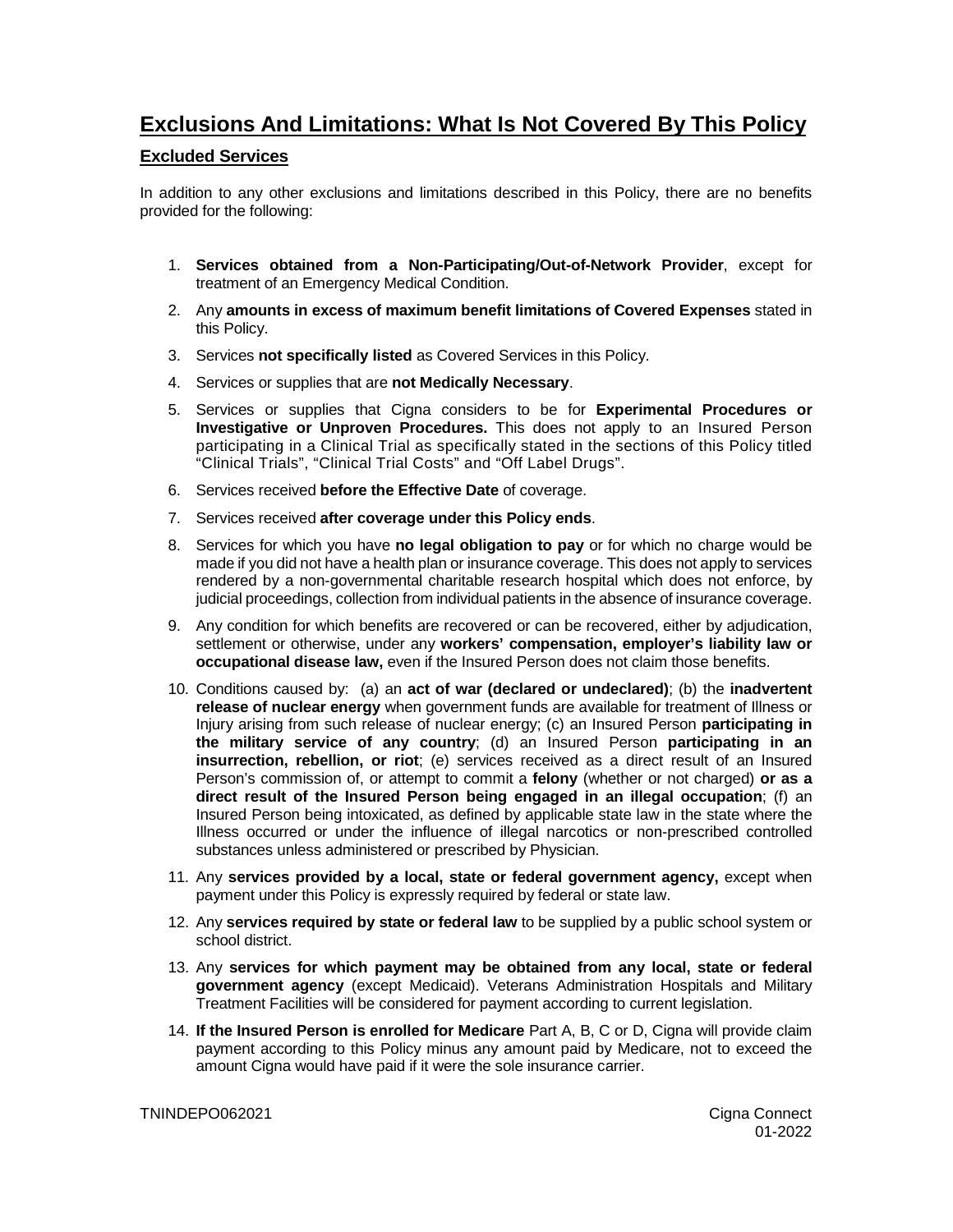- 15. **Court-ordered treatment or hospitalization**, unless such treatment is prescribed by a Physician and listed as covered in this Policy.
- 16. Professional **services or supplies received or purchased directly or on your behalf by anyone, including a Physician**, from any of the following:
- Yourself or your employer;
- A person who lives in the Insured Person's home, or that person's employer;
- A person who is related to the Insured Person by blood, marriage or adoption, or that person's employer; or
- **A** facility or health care professional that provides remuneration to you, directly or indirectly, or to an organization from which you receive, directly or indirectly, remuneration.
- 17. Services of a Hospital emergency room **for any condition that is not an Emergency Medical Condition** as defined in this Policy.
- 18. **Custodial Care, including but not limited to rest cures; infant, child or adult day care, including geriatric day care**.
- 19. **Private duty nursing** except when provided as part of the home health care Services or Hospice Services benefits in this Policy.
- 20. Inpatient room and board **Charges in connection with a Hospital stay primarily for environmental change or physical therapy.**
- 21. Services received during **an inpatient stay when the stay is primarily related to**  behavioral, social maladjustment, lack of discipline or other antisocial actions which are not specifically the result of a Mental Health Disorder.
- 22. **Complementary and alternative medicine services**, including but not limited to: massage therapy; animal therapy, including but not limited to equine therapy or canine therapy; art therapy; meditation; visualization; acupuncture; acupressure; acupuncture point injection therapy; reflexology; rolfing; light therapy; aromatherapy; music or sound therapy; dance therapy; sleep therapy; hypnosis; energy-balancing; breathing exercises; movement and/or exercise therapy including but not limited to yoga, pilates, tai-chi, walking, hiking, swimming, golf; and any other alternative treatment as defined by the National Center for Complementary and Alternative Medicine (NCCAM) of the National Institutes of Health. Services specifically listed as covered under "Rehabilitative Therapy" and "Habilitative Therapy" are not subject to this exclusion.
- 23. Any services or supplies **provided by or at a place for the aged, a nursing home, or any facility** a significant portion of the activities of which include rest, recreation, leisure, or any other services that are not Covered Services.
- 24. **Assistance in activities of daily living**, including but not limited to: bathing, eating, dressing, or other Custodial Care, self-care activities or homemaker services, and services primarily for rest, domiciliary or convalescent care.
- 25. Services performed by unlicensed practitioners or services which do not require licensure to perform, for example-meditation, breathing exercises, guided visualization.
- 26. Inpatient room and board **Charges in connection with a Hospital stay primarily for diagnostic tests** which could have been performed safely on an outpatient basis.
- 27. Services which are self-directed to a free-standing or Hospital-based diagnostic facility.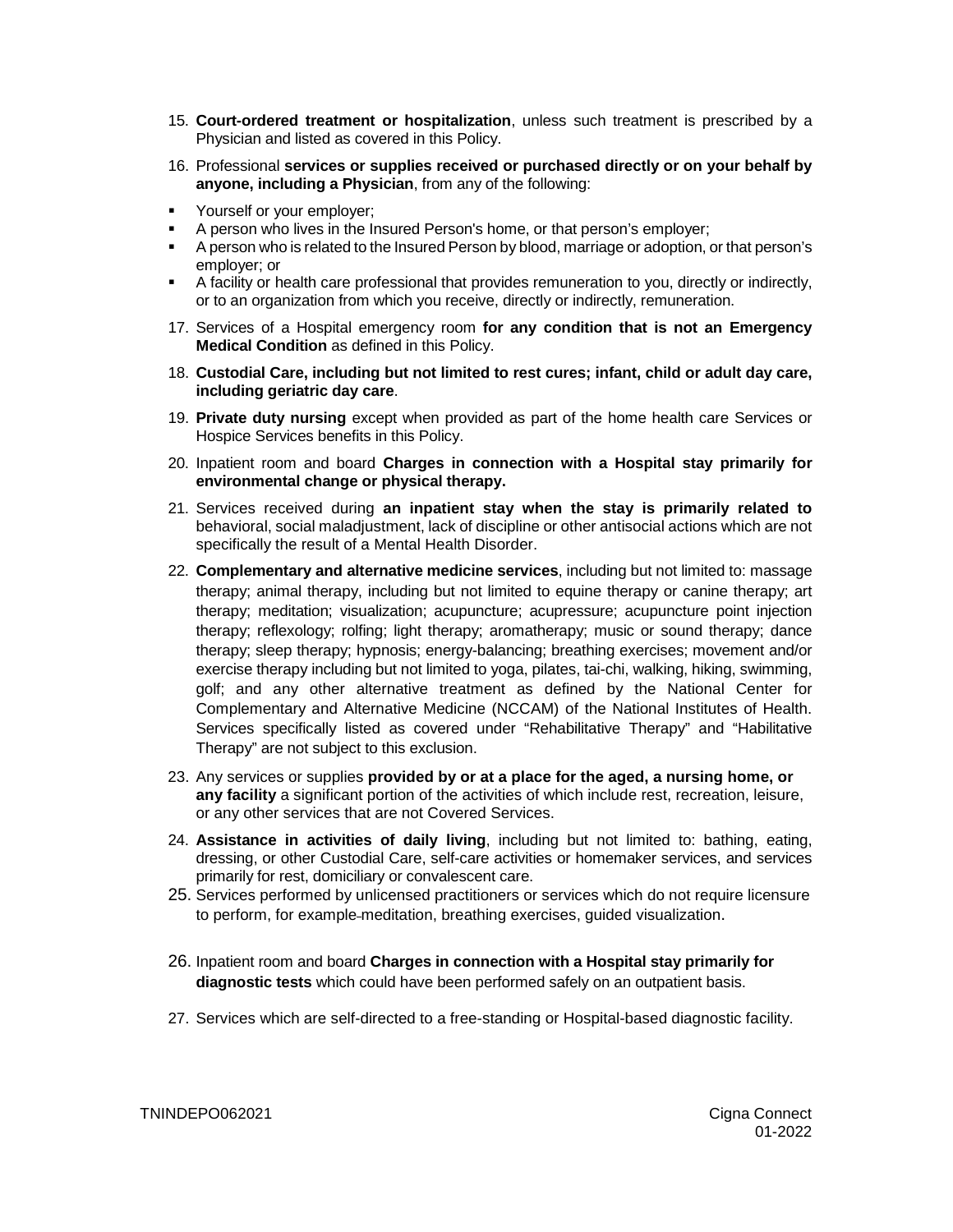- 28. Services ordered by a Physician or other Provider who is an employee or representative of a free-standing or Hospital-based diagnostic facility, when that Physician or other Provider:
	- Has not been actively involved in your medical care prior to ordering the service, or
	- Is not actively involved in your medical care after the service is received.

This exclusion does not apply to mammography.

- 29. **Dental services**, dentures, bridges, crowns, caps or other Dental Prostheses, extraction of teeth or treatment to the teeth or gums, except as specifically provided in this Policy.
- 30. **Orthodontic Services**, braces and other orthodontic appliances including orthodontic services for Temporomandibular Joint Dysfunction.
- 31. **Dental Implants**: Dental materials implanted into or on bone or soft tissue or any associated procedure as part of the implantation or removal of dental implants.
- 32. Any services covered under **both this medical plan and an accompanying exchangecertified pediatric dental plan** and reimbursed under the dental plan will not be reimbursed under this plan.
- 33. **Hearing aids** including but not limited to semi-implantable hearing devices, audiant bone conductors and Bone Anchored Hearing Aids (BAHAs), batteries, cords and other assistive devices such as FM systems, except as specifically stated in this Policy, limited to the least expensive professionally adequate device, except as otherwise stated in the Policy. For the purposes of this exclusion, a hearing aid is any device that amplifies sound.
- 34. **Routine hearing tests** except as specifically provided under Preventive Care Services.
- 35. **Genetic screening** or pre-implantations genetic screening: general population-based genetic screening is a testing method performed in the absence of any symptoms or any significant, proven risk factors for genetically linked inheritable disease.
- 36. **Gene Therapy** including, but not limited to, the cost of the Gene Therapy product, and any medical, surgical, professional and facility services directly related to the administration of the Gene Therapy product.
- 37. **Optometric services**, eye exercises including orthoptics, eyeglasses, contact lenses, routine eye exams, and routine eye refractions, except as specifically stated in this Policy under Pediatric Vision.
- 38. An **eye surgery solely for the purpose of correcting refractive defects** of the eye, such as near-sightedness (myopia), astigmatism and/or farsightedness (presbyopia).
- 39. Outpatient **speech therapy**, except as specifically stated in this Policy.
- 40. **Cosmetic surgery, therapy** or other services for beautification, to improve or alter appearance or self-esteem or to treat psychological or psychosocial complaints regarding one's appearance. This exclusion does not apply to Reconstructive Surgery to restore a bodily function or to correct a deformity caused by Injury or congenital defect of a Newborn child, or for Medically Necessary Reconstructive Surgery performed to restore symmetry incident to a mastectomy or lumpectomy.
- 41. **Aids or devices that assist with nonverbal communication**, including but not limited to communication boards, prerecorded speech devices, laptop computers, desktop computers, Personal Digital Assistants (PDAs), Braille typewriters, visual alert systems for the deaf and memory books except as specifically stated in this Policy.

TNINDEPO062021 Cigna Connect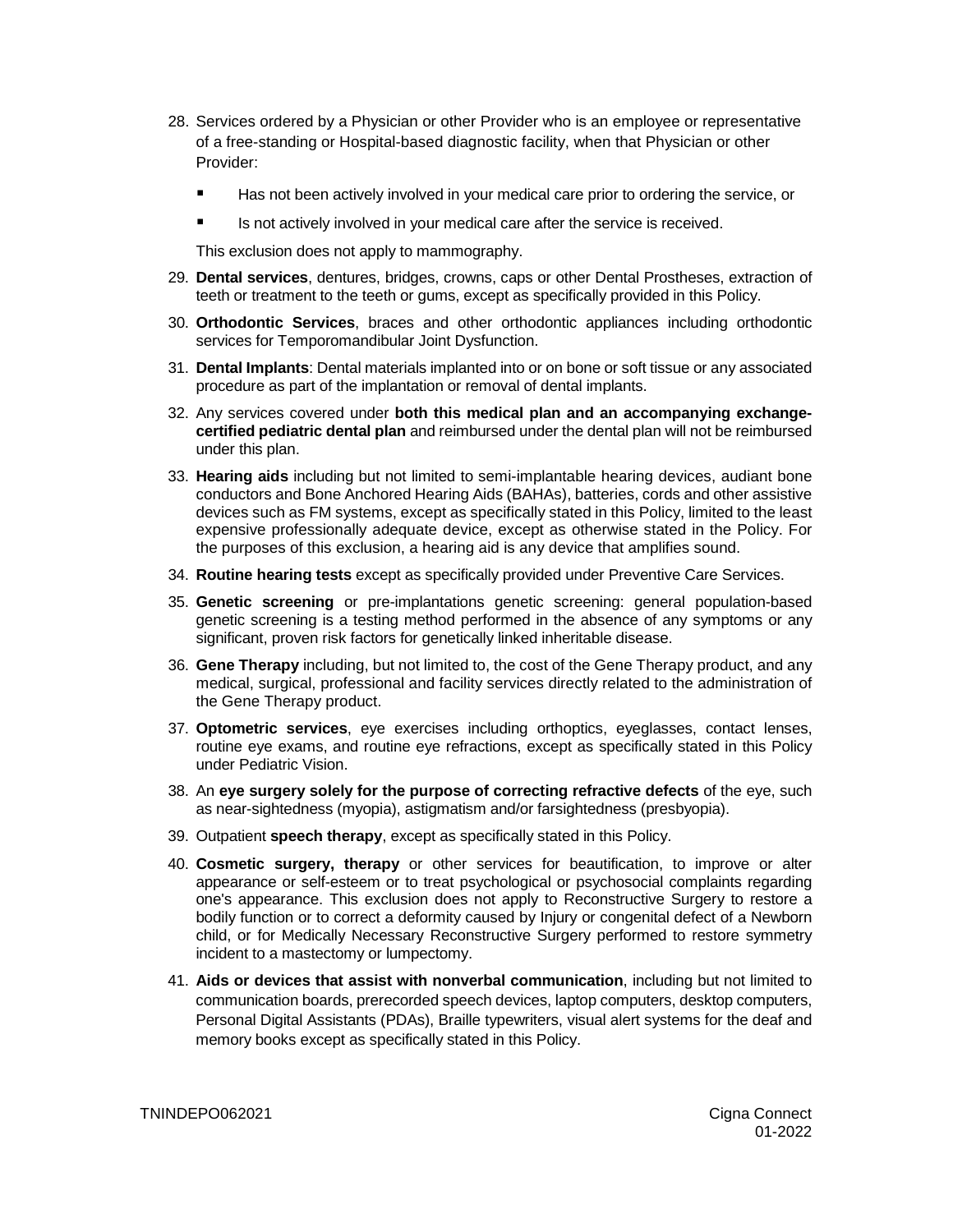- 42. **Non-Medical counseling or ancillary services**, including but not limited to: education, training, vocational rehabilitation, behavioral training, biofeedback, neurofeedback, employment counseling, back school, return to work services, work hardening programs, driving safety, and services, training, educational therapy or other nonmedical ancillary services for learning disabilities and developmental delays, except as specifically stated in this Policy.
- 43. **Services and procedures for** redundant skin surgery including abdominoplasty/panniculectomy, removal of skin tags, craniosacral/cranial therapy, applied kinesiology, prolotherapy and extracorporeal shock wave lithotripsy (ESWL) for musculoskeletal and orthopedic conditions, macromastia or gynecomastia; varicose veins; rhinoplasty, blepharoplasty and; orthognathic surgeries **regardless of clinical indications**.
- 44. Procedures, surgery or treatments to change characteristics of the body to those of the opposite sex unless such services are deemed Medically Necessary or otherwise meet applicable coverage requirements.
- 45. Any treatment, prescription drug, service or supply to treat **sexual dysfunction,** enhance sexual performance or increase sexual desire.
- 46. All services related to **the treatment of fertility and/or Infertility**, including, but not limited to, all tests, consultations, examinations, medications, invasive, medical, laboratory or surgical procedures including sterilization reversals and In vitro fertilization, gamete intrafallopian transfer (GIFT), zygote intrafallopian transfer (ZIFT), except as specifically stated in this Policy.
- 47. **Cryopreservation** of sperm or eggs, or storage of sperm for artificial insemination (including donor fees).
- 48. Charges in connection with **abortions** as follows:
	- **If You purchased Your plan on the Marketplace:** Charges in connection with elective abortions and Medically Necessary abortions unless the pregnancy is determined to be non-viable.
	- **If You did NOT purchase Your plan on the Marketplace:** Charges in connection with elective abortions.
- 49. **Fees associated with the collection or donation of blood or blood products,** except for autologous donation in anticipation of scheduled services where in the utilization review Physician's opinion the likelihood of excess blood loss is such that transfusion is an expected adjunct to surgery.
- 50. **Blood administration** for the purpose of general improvement in physical condition.
- 51. **Orthopedic shoes** (except when joined to Braces), shoe inserts, foot orthotic devices, except as required by law for diabetic patients.
- 52. **External and internal power enhancements** or power controls for prosthetic limbs and terminal devices.
- 53. **Myoelectric prostheses** peripheral nerve stimulators.
- 54. **Electronic prosthetic limbs or appliances** unless Medically Necessary, when a less-costly alternative is not sufficient.
- 55. **Prefabricated foot Orthoses.**
- 56. **Cranial banding/cranial orthoses/other similar devices,** except when used postoperatively for synostotic plagiocephaly.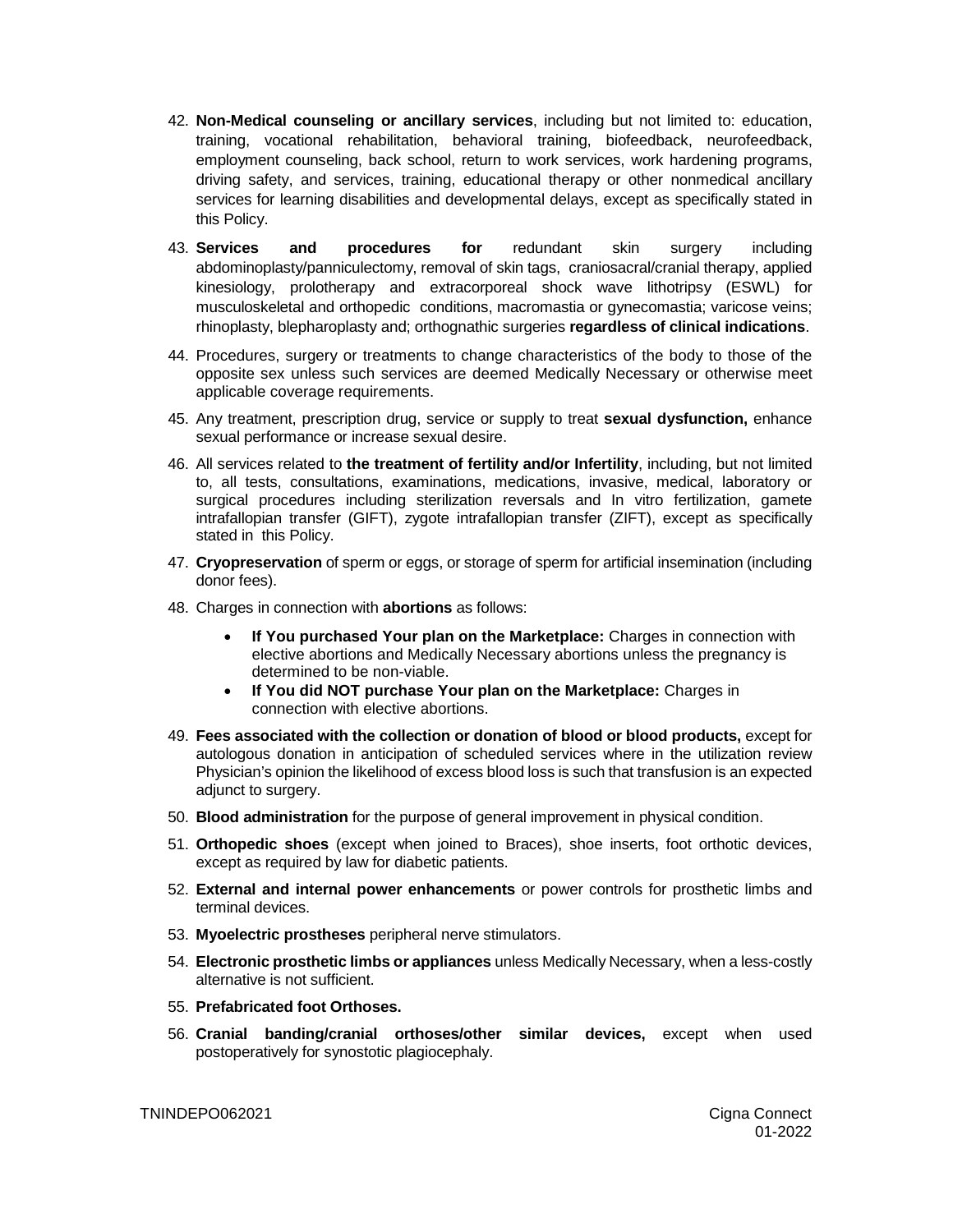- 57. **Orthosis shoes,** shoe additions, procedures for foot orthopedic shoes, shoe modifications and transfers.
- 58. Orthoses primarily used for cosmetic rather than functional reasons.
- 59. **Non-foot Orthoses,** except only the following non-foot orthoses are covered when Medically Necessary:
	- o Rigid and semi-rigid custom fabricated Orthoses;
	- o Semi-rigid pre-fabricated and flexible Orthoses; and
	- o Rigid pre-fabricated Orthoses, including preparation, fitting and basic additions, such as bars and joints.
- 60. Services primarily for **weight reduction or treatment of obesity including morbid obesity**, or any care which involves weight reduction as a main method for treatment. This includes any morbid obesity surgery, even if the Insured Person has other health conditions that might be helped by a reduction of obesity or weight, or any program, product or medical treatment for weight reduction or any expenses of any kind to treat obesity, weight control or weight reduction.
- 61. **Routine physical exams or tests** that do not directly treat an actual Illness, Injury or condition. This includes reports, evaluations, or hospitalization not required for health reasons; physical exams required for or by an employer or for school, or sports physicals, or for insurance or government authority, and court ordered, forensic, or custodial evaluations, except as otherwise specifically stated in this Policy.
- 62. **Therapy or treatment intended primarily to improve or maintain general physical condition** or for the purpose of enhancing job, school, athletic or recreational performance, including but not limited to routine, long term, or maintenance care which is provided after the resolution of the acute medical problem and when significant therapeutic improvement is not expected.
- 63. **Educational services** except for Diabetic Self-Management Training Programs, treatment for Autism, or as specifically provided or arranged by Cigna.
- 64. **Nutritional counseling** or food supplements, except as stated in this Policy.
- 65. **Exercise equipment, comfort items and other medical supplies and equipment** not specifically listed as Covered Services in the Covered Services section of this Policy. Excluded medical equipment includes, but is not limited to: air purifiers, air conditioners, humidifiers; treadmills; spas; elevators; supplies for comfort, hygiene or beautification; wigs, disposable sheaths and supplies; correction appliances or support appliances and supplies such as stockings, and consumable medical supplies other than ostomy supplies and urinary catheters, including, but not limited to, bandages and other disposable medical supplies, skin preparations and test strips except as otherwise stated in this Policy.
- 66. **Physical, and/or Occupational Therapy/Medicine** except when provided during an inpatient Hospital confinement or as specifically stated in the benefit schedule and under 'Rehabilitative Therapy Services (Physical Therapy, Occupational Therapy, Chiropractic and Speech Therapy' in the section of this Policy titled "Comprehensive Benefits What the Policy Pays For."
- 67. **All Foreign Country Provider** Charges are excluded under this Policy except as specifically stated under "Foreign Country Providers" in the section of this Policy titled "Comprehensive Benefits What the Policy Pays For."
- 68. **Routine foot care** including the cutting or removal of corns or calluses; the trimming of nails, routine hygienic care and any service rendered in the absence of localized Illness, a systemic condition, Injury or symptoms involving the feet except as otherwise stated in this Policy.

TNINDEPO062021 Cigna Connect